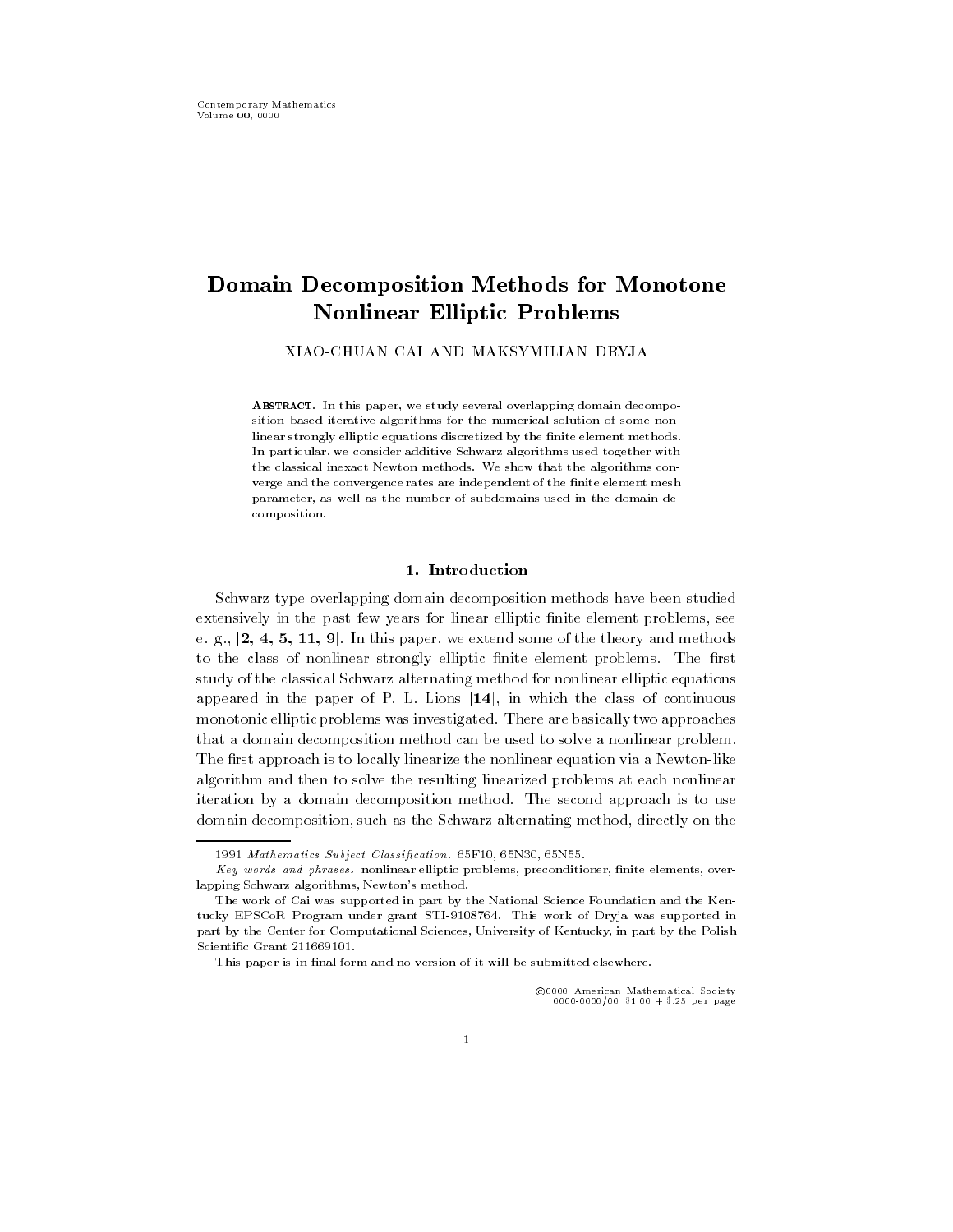nonlinear problems In this case- a number of smaller nonlinear problems need to be solved per domain decomposition iteration In this paper- we focus on the first approach. We show under certain assumptions that the mesh parameters independent convergence can be obtained. Certain related multilevel approaches can be found in  $[1, 16]$ .

Let  $\Omega \subset R^a(d=2,3)$  be a polygonal domain with boundary  $\partial \Omega$  and  $a(u,v) =$  $(\nabla u, \nabla v)_{L^2(\Omega)}$ . Here  $u, v \in V_h$  and  $V_h$  is the usual triangular finite element subspace of  $H_0^1(\Omega)$  (inner product  $a(\cdot, \cdot)$  and norm  $\|\cdot\|_a = a(\cdot, \cdot)^{1/2}$ ) consisting of continuous piecewise linear functions. Following the Dryja-Widlund construction of the overlapping decomposition of  $\mathcal{A}$ introduced as follows. The region is first divided into nonoverlapping substructures  $\alpha_i$ ,  $i = 1, \dots, N$ , whose union forms a coarse subdivision of  $\alpha$ . Then all  $\omega$  . Which have diameter of order H-H-substructures into elements of order H-substructures into elements of order H-substructures in of size h The assumption- common in nite element theory- that all elements are shape regular is adopted. To obtain an overlapping decomposition of the domain, we extend each subregion  $\Omega_i$  to a larger region  $\Omega_i$ , i.e.,  $\Omega_i \subset \Omega_i$ . We assume that the overlap is uniform and  $V_i \subset V_h$  is the usual finite element space over  $\Omega_i$ . Let  $V_0 \subset V_h$  be a triangular finite element subspace defined on the coarse grid. It is clear that  $\Omega = \bigcup_i \Omega_i$  and  $V_h = V_0 + \cdots + V_N$ .

Base on the decomposition of Vh discussed above- we introduce and analyze some algorithms for the finite element solution of the following quasilinear elliptic problem with Dirichlet boundary condition

$$
\mathcal{L}u = \sum_{i=1}^d \frac{\partial}{\partial x_i} a_i(x, u, \nabla u) + a_0(x, u, \nabla u) = f(x).
$$

The corresponding variational problem reads as following: Find  $u^* \in V_h$ , such that

$$
(1) \t b(u^*, v) = (f, v) \quad \forall v \in V_h,
$$

where

$$
b(u, v) = \int_{\Omega} \left( \sum_{i=1}^{d} a_i(x, u, \nabla u) \frac{\partial v}{\partial x_i} + a_0(x, u, \nabla u) v \right) dx.
$$

The existence and uniqueness of the continuous problem are understood un der certain assumptions- see eg- Ladyzhenskaya and UralTseva Let  $a_i(x, p_0, p_1, p_2) = a_i(x, u, u_x, u_y), p = (p_0, p_1, p_2)$  and  $p = (p_1, p_2)$ . The basic assumptions are- for some positive constants c and C- $\mathbb{R}^{3}$ 

(A1) 
$$
a_i \in C^1(\Omega \times R^3);
$$
  
(A2)  $\max \left\{ |a_i|, \left| \frac{\partial a_i}{\partial x_j} \right|, \left| \frac{\partial a_i}{\partial p_k} \right| \right\} \le C$ , for  $i, k = 0, \dots, d$ , and  $j = 1, \dots, d$ ;  
(A3) the operator is strongly elliptic; i.e.,

$$
\sum_{i,j=0}^a \frac{\partial a_i(x,p)}{\partial p_j} \xi_i \xi_j \ge c \sum_{i=0}^a \xi_i^2.
$$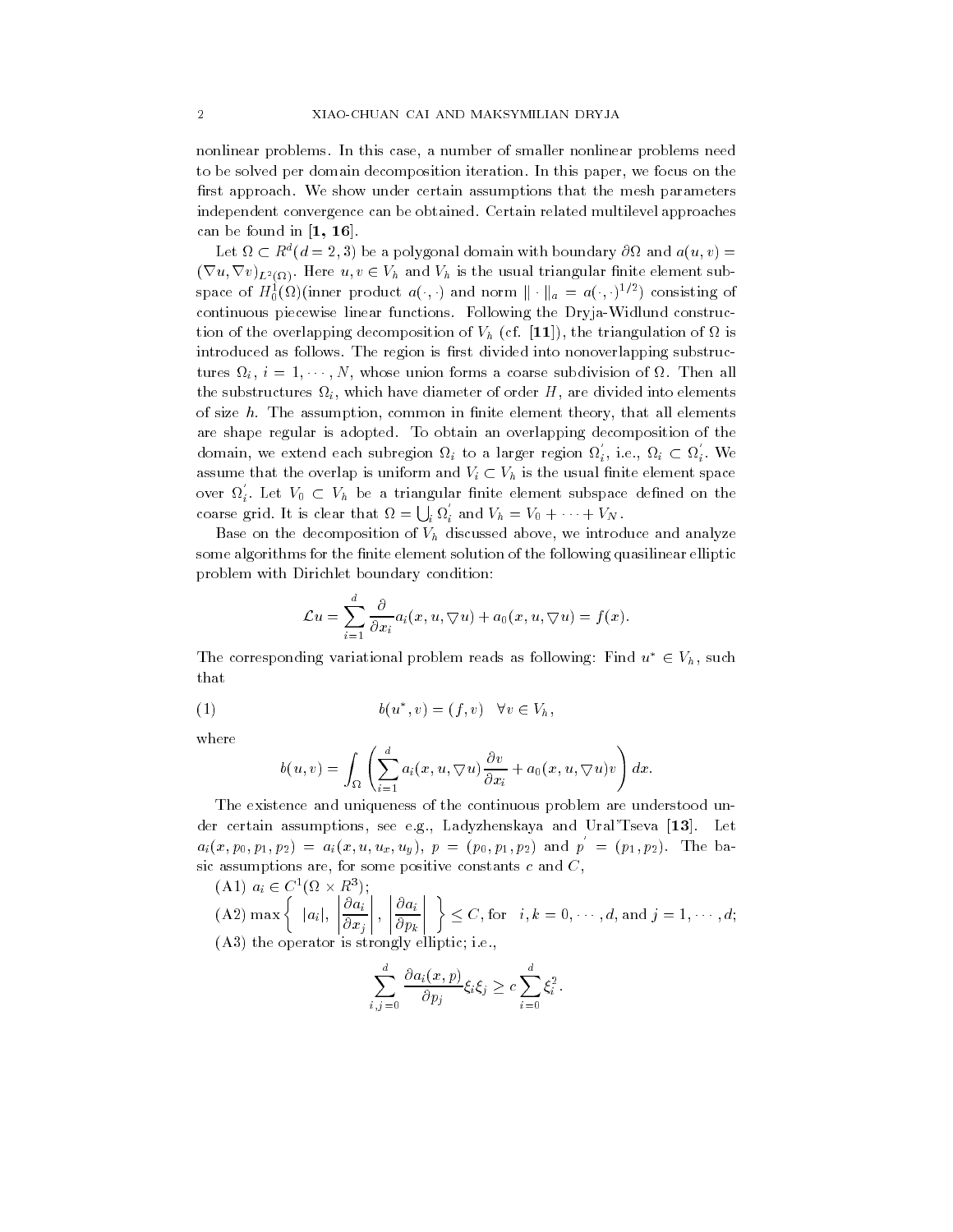As a direct consequence of assumptions A - we can prove the following lemmas- which will be used extensively in the convergence analysis in the sub sequent sections of this paper

LEMMA 1. The functional  $b(\cdot, \cdot): H_0^{\perp}(\Omega) \times H_0^{\perp}(\Omega) \rightarrow K$  satisfies the strong monotonicity condition in the exists a constant c or any constant por any  $\mathbf{y}$  $u, v \in H_0^1(\Omega)$ ,

(2) 
$$
b(u, u - v) - b(v, u - v) \ge c||u - v||_a^2
$$

or, equivalently, for any  $v, z \in H_0^{\perp}(\Omega)$ ,

$$
b(v + z, z) - b(v, z) \geq c ||z||_a^2
$$
.

 $L$  EMMA  $\Delta$  . The functional  $v(\cdot, \cdot)$  is uniforming bounded in the sense that there exists a constant  $C > 0$ , such that

(3) 
$$
|b(u, w) - b(v, w)| \leq C ||u - v||_a ||w||_a,
$$

for any  $u, v, w \in H_0^1(\Omega)$ .

Let  $V_h = span\{\phi_1, \cdots, \phi_n\}$  and the finite element solution  $u^* = \sum_{i=1}^n u_i \phi_i$ . Define

$$
b_i(u_1,\dots, u_n)=b\left(\sum_{j=1}^n u_j\phi_j,\phi_i\right),\qquad f_i=(f,\phi_i)
$$

 $B = (b_1, \dots, b_n)^+$  and  $f = (f_1, \dots, f_n)^+$ . The rest of the paper is devoted to the solution of the following nonlinear algebraic equation

(4) 
$$
G(u) = B(u) - \hat{f} = 0.
$$

Here and in the remainder of the paper- we use u or v- w- z to denote either a function in  $V<sub>h</sub>$  or its corresponding vector representation in terms of the basis functions, i.e.,  $u = (u_1, ..., u_n)^T \in R^n$  and  $u = \sum_{i=1}^n u_i \phi_i \in V_h$ . We consider the well-known Newton-like method [7].

### - A Simple Poisson Schwarz Newton Method

In this section- we discuss a simple algorithm that combines the Schwarz pre conditioning technique with a Newton's method. The preconditioner is defined by using the Poisson operator (Fig. using  $a(\cdot, \cdot)$ ), which generally has nothing to do with the nonlinear problem to be solved. We show that with a properly chosen relationship parameters in the algorithm converges at an optimal rates, which is independent of the mesh parameters. The involvement of the parameter  $\lambda$  makes the algorithm not very practical- but nevertheless- it provides some theoretical insight to the preconditioning process

For each subspace  $V_i$ , let us define an operator  $Q_i: V_h \to V_i$ , by

$$
a(Q_i(u), v) = b(u, v), \quad \forall u \in V_h, v \in V_i.
$$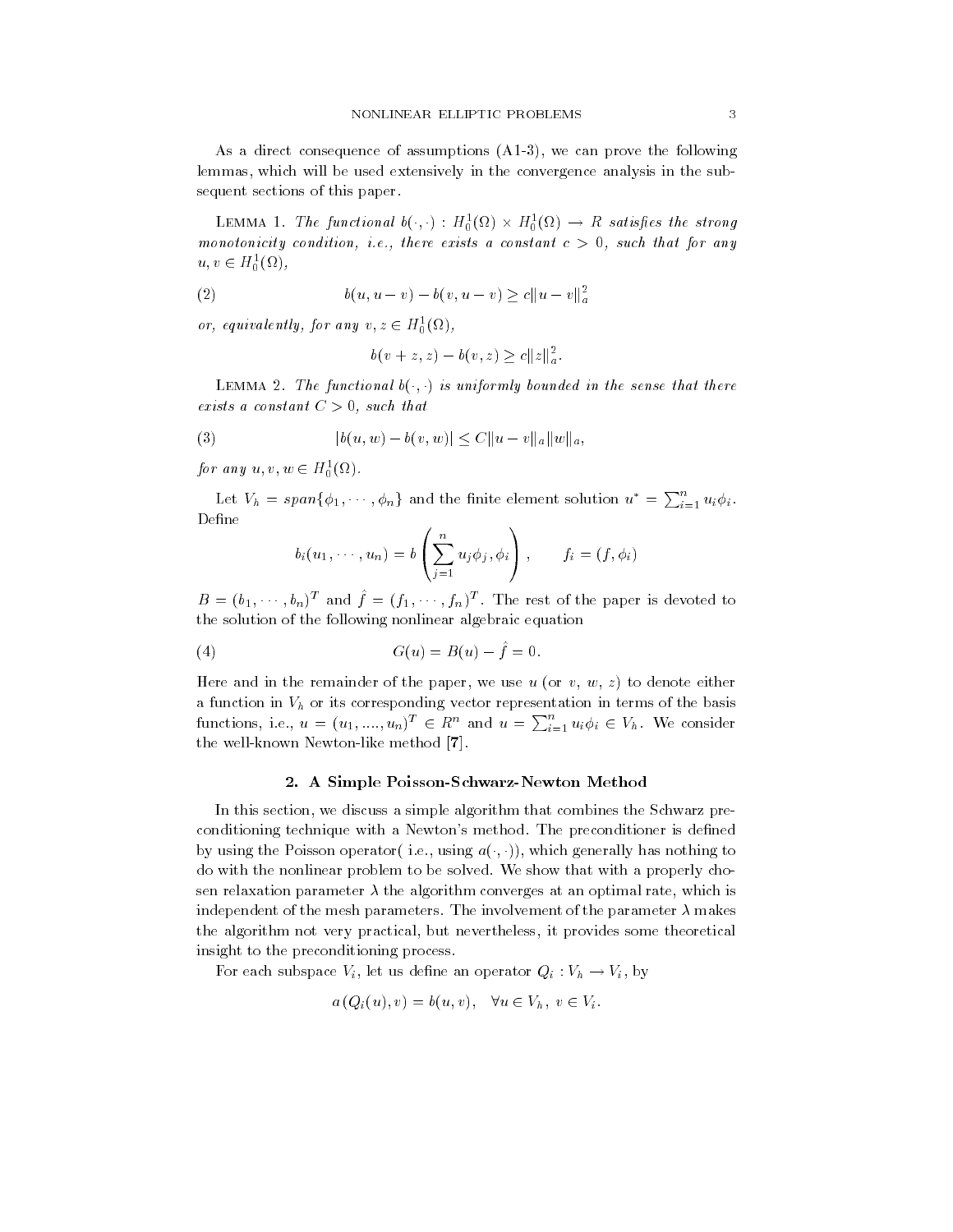$Q_i(u)$  can also be understood in the matrix form  $Q_i(u) = R_i^* A_i^* R_i B(u)$ , where  $A_i$  is the subdomain discretization of  $a(\cdot, \cdot)$  and  $R_i : V_h \rightarrow V_i$  is a restriction operator- To dene the additive Schwarz method- let us dene

$$
Q = Q_0 + Q_1 + \cdots + Q_N.
$$

We note that the operators  $Q_i$  and  $Q$  are not linear in general. We shall show that the following nonlinear equation

$$
(5) \tG(u) \equiv Q(u) - \tilde{g} = 0
$$

has a unique solution- and is equivalent to equation - ie- they have the same solution. Here the right-hand vector  $\tilde{g} = \sum_{i=0}^{N} \tilde{g_i}$ , and  $\tilde{g_i} = Q_i u^*$ . These  $\tilde{g_i}$  can be pre-computed without knowing the exact solution  $u$  , as inustrated in  $|11|$ . Let us define

$$
M^{-1} = \sum_{i=0}^{N} R_i^T A_i^{-1} R_i
$$
 and 
$$
M = \left(\sum_{i=0}^{N} R_i^T A_i^{-1} R_i\right)^{-1}.
$$

From the additive Schwarz theory of Dryja and Widlund - we understand that M is symmetric and positive definite and the norm generated by M  $(\|\cdot\|_M)$ is equivalent to the norm  $\|\cdot\|_a$ .

ALGORITHM 1 (ADDITIVE-SCHWARZ-RICHARDSON). For a properly chosen  $p$ arameter  $\Delta$ , tterate for  $\kappa = 0, 1, \cdots$  antit convergence

$$
u^{k+1} = u^k + \lambda s^k,
$$

where  $s^{\circ} = -G(u^{\circ}) = -M - G(u^{\circ}).$ 

We note that the algorithm can also be written as  $u^{k+1} = u^k - \lambda (Q(u^k) - \tilde{q})$ . The following technical lemma plays a key role in our optimal convergence theory

Lemma There exists two constants and such that

(6) 
$$
(Q(u+z) - Q(u), z)_M \ge \delta_0 ||z||_M^2, \quad \forall u, z \in V_h,
$$

and

(7) 
$$
||Q(u+z) - Q(u)||_M^2 \leq \delta_1 ||z||_M^2, \quad \forall u, z \in V_h.
$$

The optimal convergence of the Algorithm 1 is stated in the main theorem of this section

THEOREM 1. If we choose  $0 < \lambda < 2\delta_0/\delta_1$ , where  $\delta_0$  and  $\delta_1$  are both defined in mainten of hear angeling in the sense gas approximally in the sense that

(8) 
$$
||u^k - u^*||_a \leq C \rho^k ||u^0 - u^*||_a.
$$

Here  $\rho^- = 1 - \lambda o_1 (2 o_0 / o_1 - \lambda) < 1$  and  $\cup$  are independent of the mesh paramenters n ana H. Ine optimal  $\lambda_{opt} = o_0 / o_1$  and  $\rho_{opt}^- = 1 - o_0^- / o_1$ .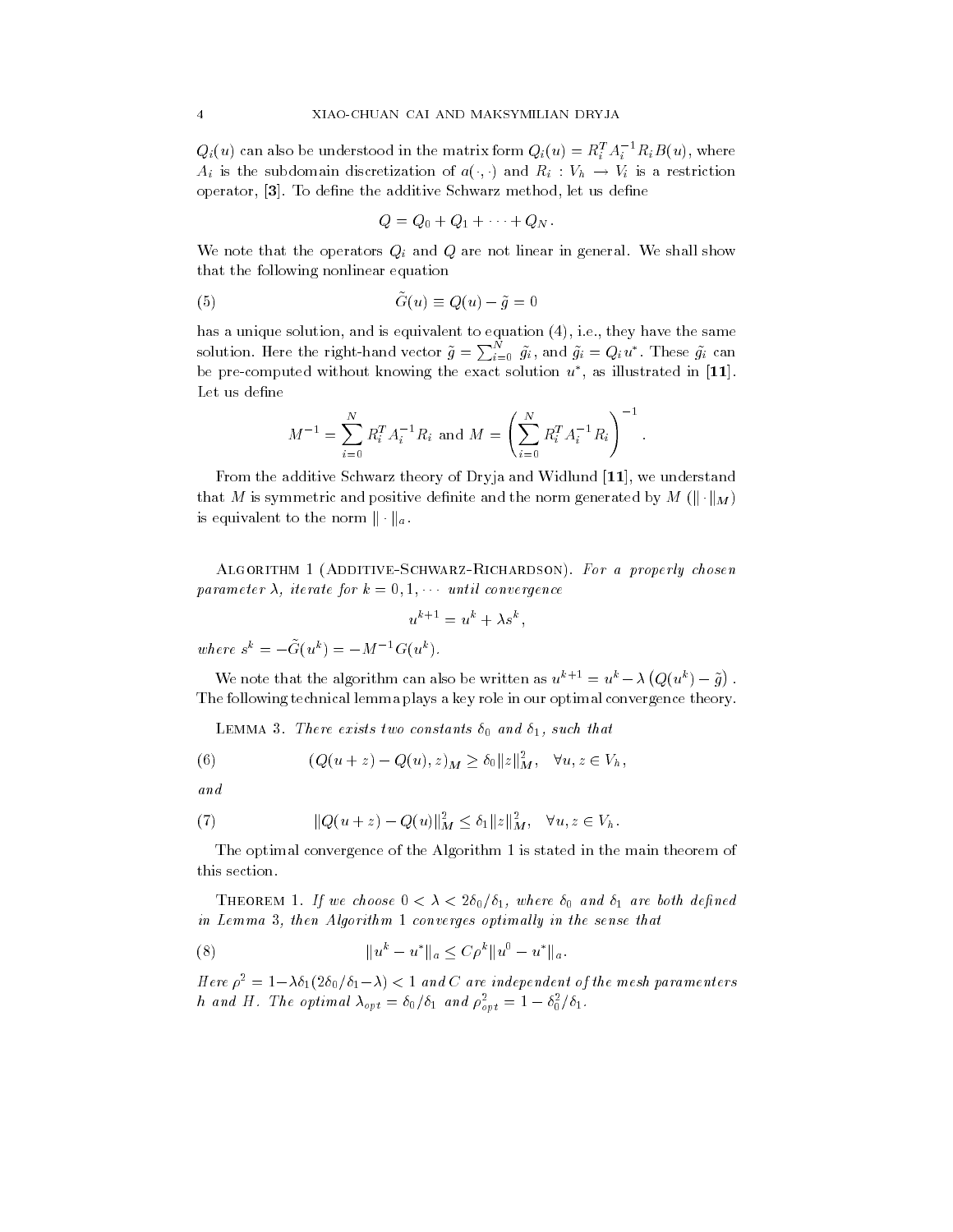#### A Newton Krylov Schwarz Method NKS

In this section- we study an outerinner iterative method for solving  Clas sical Newton is used as the outer iterative method- and a Schwarz preconditioned Krylov subspace method is used as the inner iterative method. We prove that under certain conditions that if the number of inner iterations is sufficiently large, then the outer iteration converges at a rate independent of the finite element mesh parameters- and the number of subdomains

At each point  $u \in V_h$ , let us define

$$
M_{AS}^{-1}(u) = \sum_{i=0}^{N} R_i^T L_i^{-1}(u) R_i,
$$

as the additive Schwarz preconditioner corresponding to the Jacobi operator  $L(u)$ of  $B(u)$ . Here  $L_i^{-1}(u)$  is the inverse of  $L(u)$  in the subspace  $V_i$  and  $R_i: V_h \to V_i$ is the restriction operator To solve for the kth Newton correction- we use nk steps of a Schwarz-preconditioned Krylov subspace iterative method with initial guess  $v^* = 0$ . Let  $F_k$  be the iteration operator, i.e., at the  $\iota$ th Krylov iteration, the error is given by

(9) 
$$
v^{l} - v = F_{k}(v^{0} - v).
$$

Or, equivalently, we have  $v = (I - F_k)$  for the simplicity of presentation, we replace the Krylov iterative method by a simpler Richardson's method. The operator  $F_k$  has the form

$$
F_k(u_k) = \left(I - \tau_k M_{AS}^{-1}(u_k)L(u_k)\right)^t,
$$

where the  $\tau_k$  are relaxation parameters. We assume that the operator  $F_k$  is bounded-bounded-bounded-bounded-bounded-bounded-bounded-bounded-bounded-bounded-bounded-bounded-bound-bounded-

$$
||F_k||_a \le \rho_k.
$$

The estimate is satisfactor of  $\mathcal{N}$  as a number of Krylov space methods-weight of Krylov space methods-weight  $\mathcal{N}$ General properties and the section-the convergence of the following the following the following the following the following the following the following the following the following the following the following the following NKS algorithm

ALGORITHM 2 (NEWTON-KRYLOV-ADDITIVE-SCHWARZ ALGORITHM). For any given  $u_0 \in V_h$ , iterate with  $k = 0, 1, ...$  until convergence

(11) 
$$
L(u_k)(I - F_k)^{-1}(u_{k+1} - u_k) = -B(u_k) + f.
$$

In practice- a damping parameter can usually be used in each outer iteration to accelerate the convergence of the Newton method. The parameters can be selected by using either a line search or a trust region approach- and trust region approach- approach- approachwe are interested mostly in the algorithm-selection of the algorithm-selection of the algorithm-selection of the algorithm-selection of the algorithm-selection of the algorithm-selection of the selection of the selection parameters is omitted from its description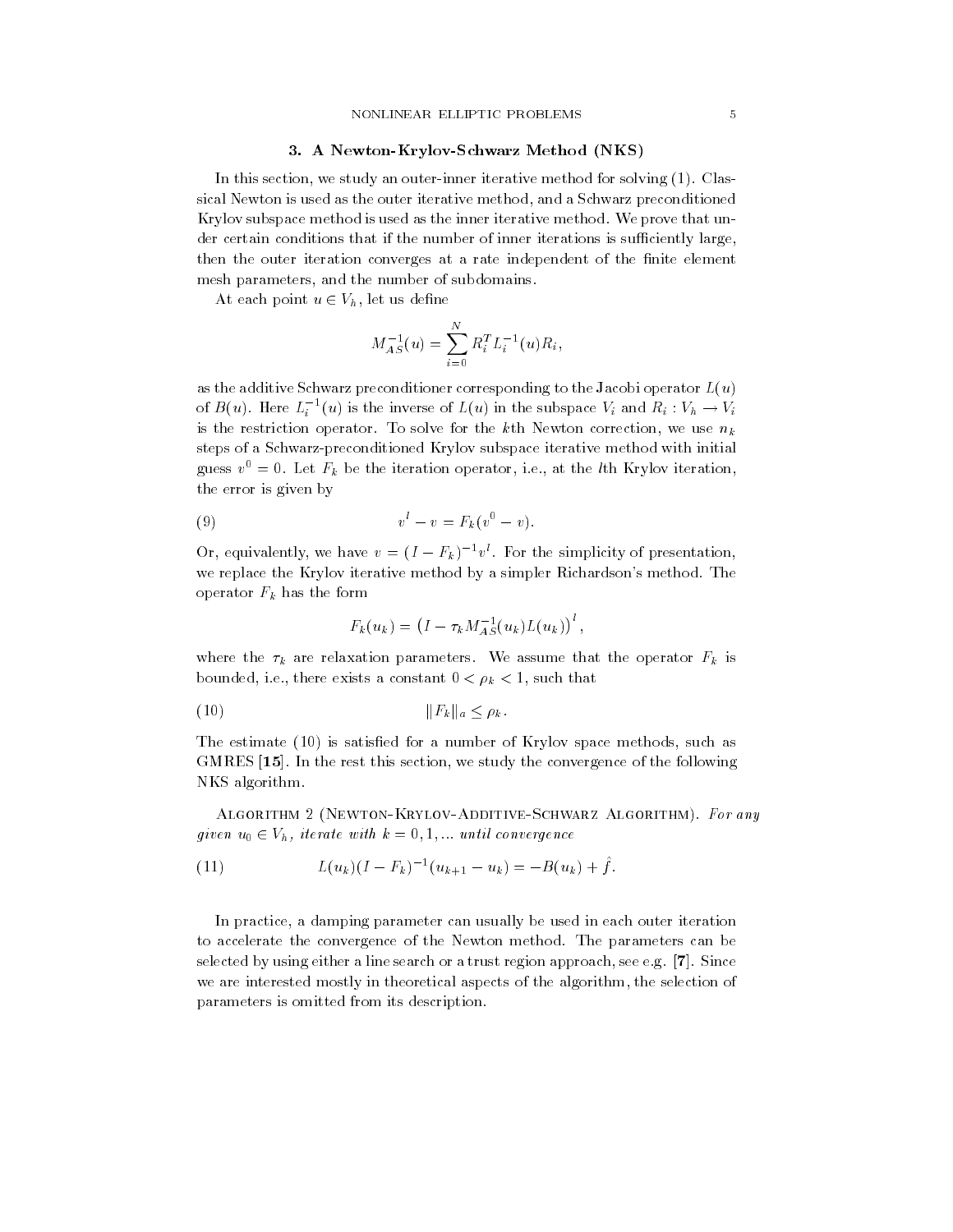Before giving the main result- we present a few auxiliary lemmas Let A  $\{a(\phi_i, \phi_j)\}, i, j = 1, \cdots n$ . We assume that  $L(u)$  satisfies the Lipschitz condition, ie-

$$
||L(u) - L(v)||_{A^{-1}} \le \gamma ||u - v||_A.
$$

LEMMA 4. There exist two constants  $\gamma_0$  and  $\gamma_1$ , such that for any  $v, w \in V_h$ ,

(12) 
$$
a(L^{-1}(v)w, L^{-1}(v)w) \leq \gamma_0 a(A^{-1}w, A^{-1}w)
$$

and

(13) 
$$
a(A^{-1}L(v)w, A^{-1}L(v)w) \leq \gamma_1 a(w, w).
$$

LEMMA 5.

(14) 
$$
||B(v+z) - B(v) - L(v)z||_{A^{-1}} \leq C||z||_A^2
$$

LEMMA 6. Let  $e_k = u^* - u_k$ , we then have

(15) 
$$
\|e_{k+1}\|_a \leq C_0 \left( \|e_k\|_a^2 + \delta_k \right),
$$

where  $\delta_k \leq \rho_k (1 - \rho_k)^{-1} ||u_{k+1} - u_k||_a$ .

we was a well-between the prove that is a set of the set of the set of the set of the set of the set of the set of the set of the set of the set of the set of the set of the set of the set of the set of the set of the set

THEOREM 2. There exist constants  $c_1$  and  $c_2$ , both sufficiently small, such that if  $||u^* - u_0||_a \leq c_1$  and  $\rho_k \leq c_2$ , for all k, then

$$
||u^*-u_k||_a\leq \rho^k||u^*-u_0||_a.
$$

Here  $0 \leq \rho < 1$  is a constant independent of the mesh parameters. In addition, if  $\rho_k \to 0$  in such a way that  $\rho_k \leq \{C \|e_k\|_a, 1/(2C_0)\},$  then the convergence is quadratic isothermore, and the contract of the contract of the contract of the contract of the contract of the contract of the contract of the contract of the contract of the contract of the contract of the contract of the

$$
||u^* - u_{k+1}||_a \leq C||u^* - u_k||_a^2,
$$

where  $C$  is independent of the mesh parameters

#### **REFERENCES**

- 1. R. E. Bank and D. J. Rose, Analysis of a multilevel iterative method for nonlinear finite  $element$  equations, Math. Comp., 39 (1982), pp. 453-465.
- 2. J. H. Bramble, J. E. Pasciak, J. Wang and J. Xu, Convergence estimates for product iterative methods with applications to domain decomposition and multigrid-parameter of the pro  $57(1991), pp. 1-22.$
- ar aar was week also was well well was also also and the some processes and also well was also also also also algorithms for nonsymmetric electronic problems-liptic problems-liptic problemsappear
- X- C Cai W D Gropp D E Keyes and M D Tidriri Paral lel implicit methods for  $a$ erodynamics, these proceedings, 1994.
- X -C Cai and O B Widlund Multiplicative Schwarz algorithms for nonsymmetric and  $indefinite$  elliptic problems, SIAM J. Numer. Anal., 30, (1993), pp. 936-952.
- P G Ciarlet The Finite Element Method for El liptic Problems North-Holland New York 1978.
- J E Dennis Jr and R B Schnabel Numerical Methods for Unconstrained Optimization and I is a constant and present in the present compared that the company of the state of the state of the state of the state of the state of the state of the state of the state of the state of the state of the state of the